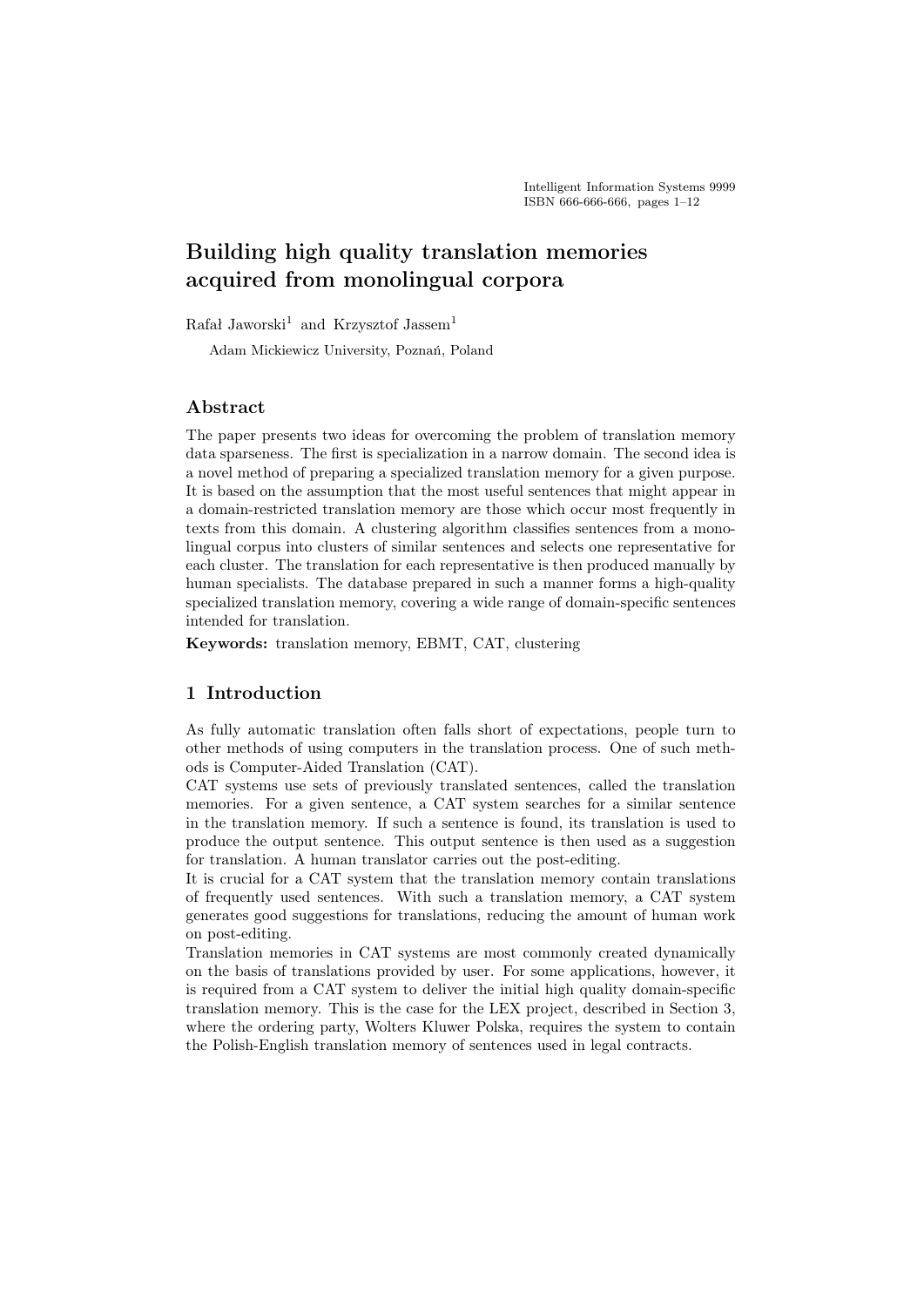So far, translation memories have been usually acquired automatically from bilingual corpora available on the Internet (see Steinberger et al. 2006, Eur-Lex 1998- 2010). Initially, we followed this idea, incorporating among other sources, the well-aligned corpus of legal texts, JRC (Steinberger *et al.*, 2006). The evaluation experiments showed that the resulting translation memory was of little help for human translators.

We have identified the following reasons for this state:

- Aligning algorithm used to obtain translation memories from bilingual corpora leave a margin of wrong pairings (Lipski, 2007)
- Translations found in the bilingual corpora are not perfect
- Bilingual data for a specific domain are sparse
- To overcome sparseness it is needed to include large numbers of translation units. This has negative influence on search complexity

The paper presents two ideas for overcoming the above problems. The first is specialization in a narrow domain (inspired by Gough and Way 2003). By limiting the range of texts for translation we restrict both vocabulary (to domain-specific terms) and grammar (to most common constructions). In our project the use of the translation memory has been limited to legal texts.

The second idea is a novel method of preparing a specialized translation memory on the basis of monolingual corpora, which are much easier to collect for a specialized domain. The idea is based on the assumption that the most useful sentences that might appear in a domain-restricted translation memory are those, which occur most frequently in texts from this domain. A clustering algorithm classifies sentences from a monolingual corpus into clusters of similar sentences and selects one representative for each cluster. The translation for each representative is then produced manually by human specialists. The database prepared in such a manner forms a high-quality specialized translation memory, covering a wide range of domain-specific sentences intended for translation.

As the functioning of a CAT system depends strongly on the Example-Based Machine Translation (EBMT) mechanism it uses, the idea of EBMT is described in general in Section 2. The LEX project is described briefly in Section 3. Section 4 presents the EBMT implementation used in LEX. Section 5 describes the clustering algorithm. The evaluation of the algorithm is presented in Section 6.

### 2 Example-Based Machine Translation

The idea of basing automatic translation of a sentence on a previously translated similar example is known as Example-Based Machine Translation (EBMT). Numerous EBMT systems have been developed since 1984, when Makoto Nagao first suggested the idea (Nagao, 1984). However, over the past few years researchers have been turning away from EBMT as another translation paradigm – Statistical Machine Translation (SMT) has taken over the field of machine translation based on translation memories (Forcada and Way, 2009).

One of the reasons of this process is a certain drawback of EBMT: An EBMT system is likely to produce a high-quality translation provided that an appropriate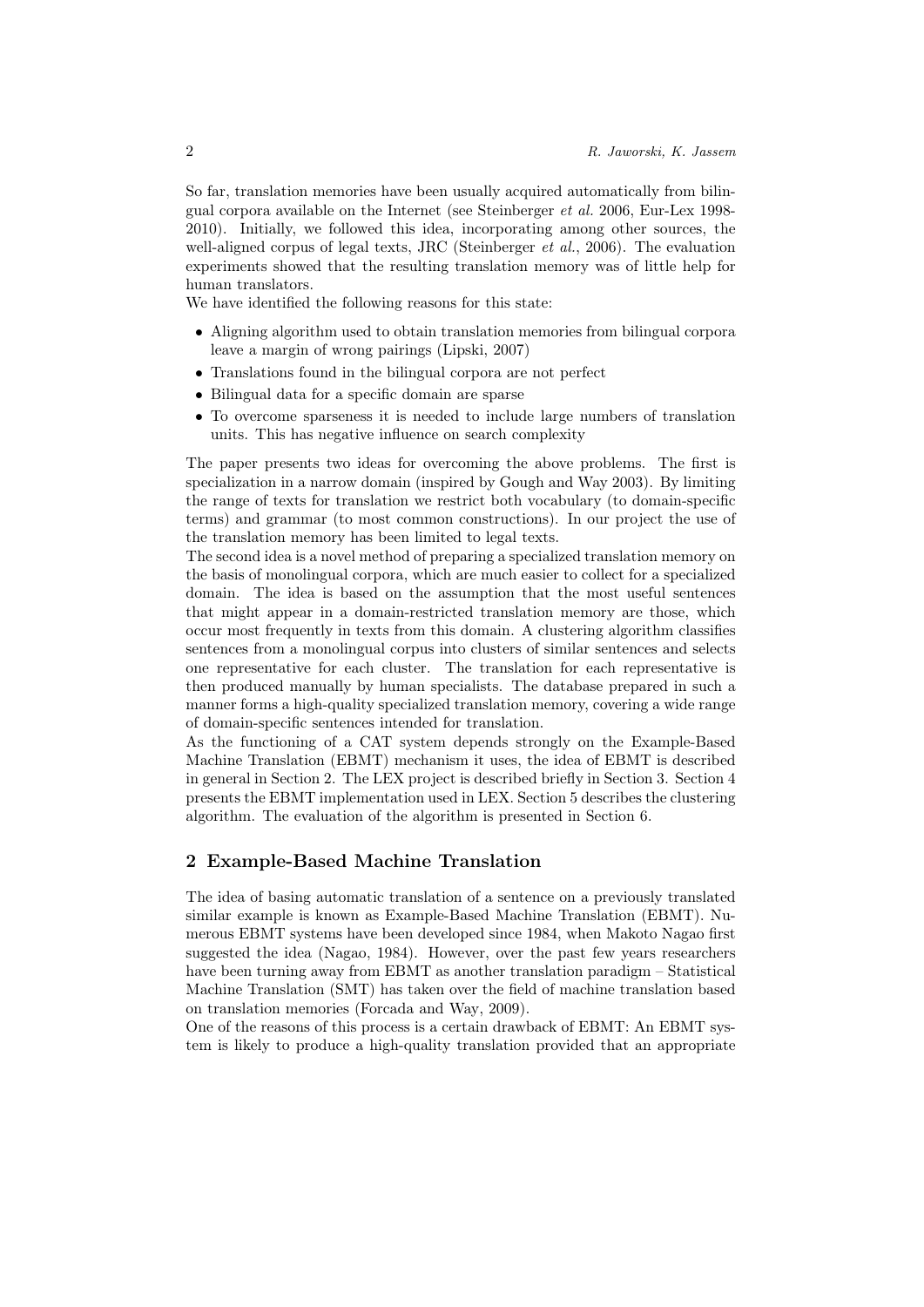example is found in the translation memory (Smith and Clark, 2009). However, in most cases it is impossible to find such an example, due to data-sparseness constraints (Smith and Clark, 2009). This greatly limits the usability of an EBMT system. But if it could be overcome, the resulting machine translation system would be a powerful tool.

# 3 The LEX Project

LEX is a project aimed at developing a CAT tool for translating legal texts. It involves creating legal glossaries and translation memories as well as improving CAT techniques.

The creation of glossaries and translation memories involves the participation of professional translators. First, a legal translation memory is obtained, either downloaded directly from the Internet, or compiled from bilingual texts (using automatic alignment mechanisms). Translation memories serve as a source for bilingual dictionaries of legal phrases, which are extracted automatically and verified by professional linguists.

Polish-English translation memories collected so far include: the Eur-Lex translation memory (Eur-Lex, 1998-2010), the Polish constitution and acts on: higher education, copyrights, employment and company law. The total number of translation units exceeds 4.5 million.

Surprisingly, experiments have shown that this large translation memory itself is of little help for translation of legal contracts.

### 4 EBMT implementation

#### 4.1 General information

The LEX project uses an EBMT module, called NeLex. According to the definitions in Carl et al. (2003) and Turcato and Popowich (2001), NeLex implements the idea of "pure" EBMT: NeLex uses translation memory. For each translated sentence an example is searched for in the memory before the transfer process is initiated. Like the EBMT system designed at the Chinese Academy of Science (Hongxu et al., 2004), NeLex consists of two basic modules: Example Matcher and Transferer. The former is responsible for finding in a translation memory an example best suited for the input sentence. The latter modifies the example target sentence so that it can be returned as the translation of the input sentence.

### 4.2 Word substitution

NeLex's Transferer module performs a sequence of operations to produce the translation of the input sentence. One of them is word substitution. The mechanism of this substitution is illustrated by the following example:

INPUT SENTENCE (in Polish): "Uwzględniając Traktat ustanawiający Parlament Europejski".

(in English: Having regard to the Treaty establishing the European Parliament).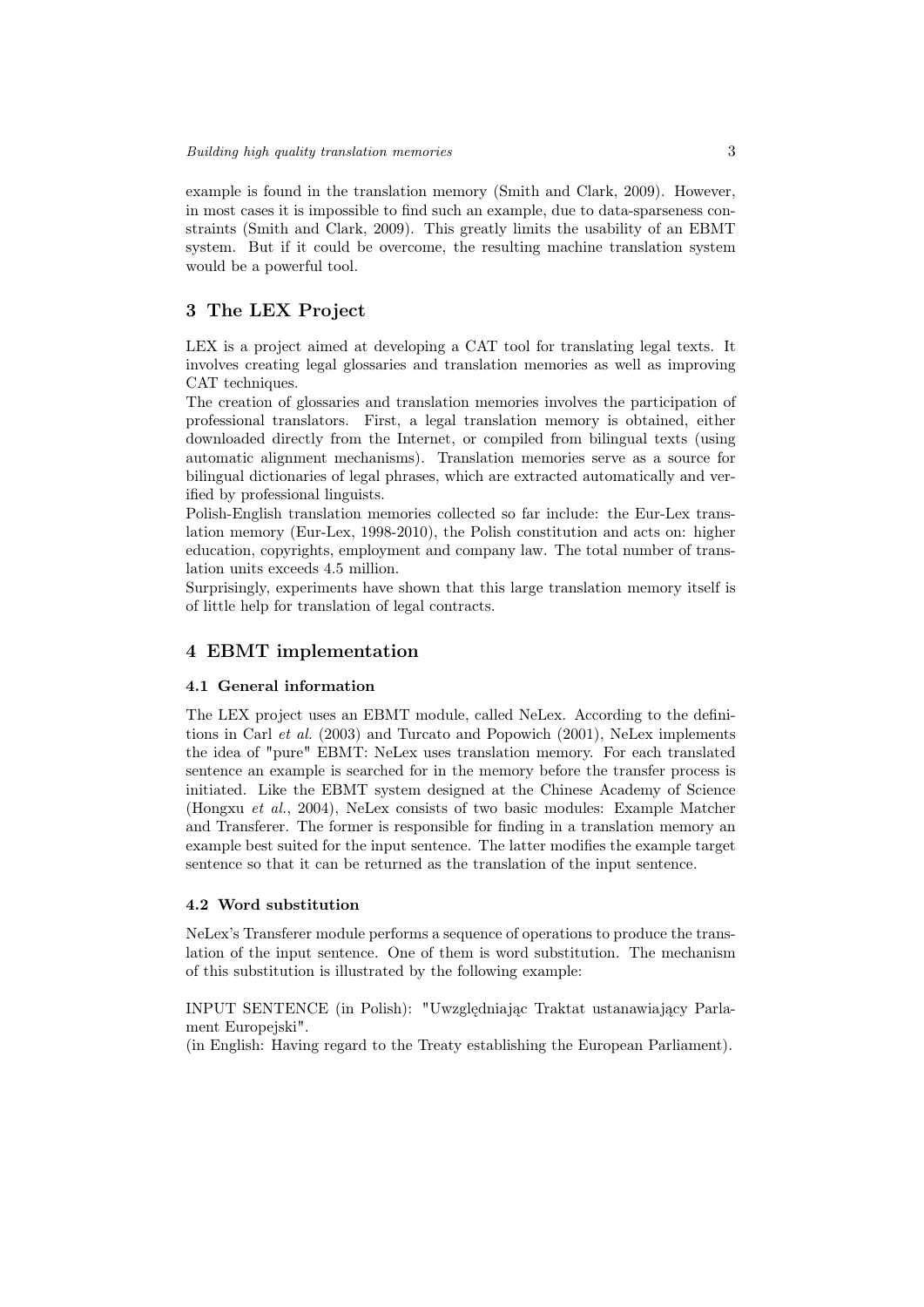Example from the translation memory:

SOURCE SENTENCE (in Polish): "Uwzględniając Traktat ustanawiający Wspolnotę Europejską".

TARGET SENTENCE (in English): "Having regard to the Treaty establishing the European Community."

The translation result is: "Having regard to the Treaty establishing the European Parliament".

Note that the word Community in the example was substituted by the word Parliament from the input sentence. This simple-looking operation requires a correct word-alignment between sentence pairs. More information on word-alignment in NeLex may be found in Jaworski (2009).

#### 4.3 Named Entity Recognition and Translation

The NeLex system is also capable of substituting larger parts of sentences - Named Entities. Following Graliński et al. (2009), we define a Named Entity as a continuous fragment of text referring to information units such as persons, geographical locations, names of organizations or locations, dates, percentages or amounts of money. Named Entity Recognition plays a key role in the process of Machine Translation, as stated in Graliński et al. (2009). Usually, Named Entities carry the most important information in the sentence. Experience shows (as stated in Vilar et al. 2006) that Named Entities are prone to translation errors. Hence, correct handling of Named Entities during the process of translation can considerably improve the translation quality (Graliński et al., 2009). Table 1 lists some Named Entity types handled by NeLex.

| Type    | Description                                                        | Example(s)                             |
|---------|--------------------------------------------------------------------|----------------------------------------|
| JOLFull | Reference to the Journal of Laws   Journal of Laws of $2004/04/06$ |                                        |
| Company | Name of a corporation                                              | ACME Ltd.                              |
| E-mail  | An e-mail address                                                  | login@example.com                      |
|         | Paragraph   Reference to a paragraph                               | $§34 \text{ sec. } 4 \text{ item } g)$ |
| Number  | A real number                                                      | 315.871                                |

Table 1: Common Named Entity types.

In NeLex, Named Entities are managed by a substitution mechanism similar to word substitution. Recognition and translation of Named Entities is executed by a dedicated module (see Jaworski 2009), which uses semi-supervised learned rules. The rules are written in a formalism called NERT (full specification of the formalism can be found in Graliński et al. 2009). The NeLex formalism applies only a part of the NERT formalism: it disregards linguistic knowledge about words. A simple example of a NERT rule is presented below: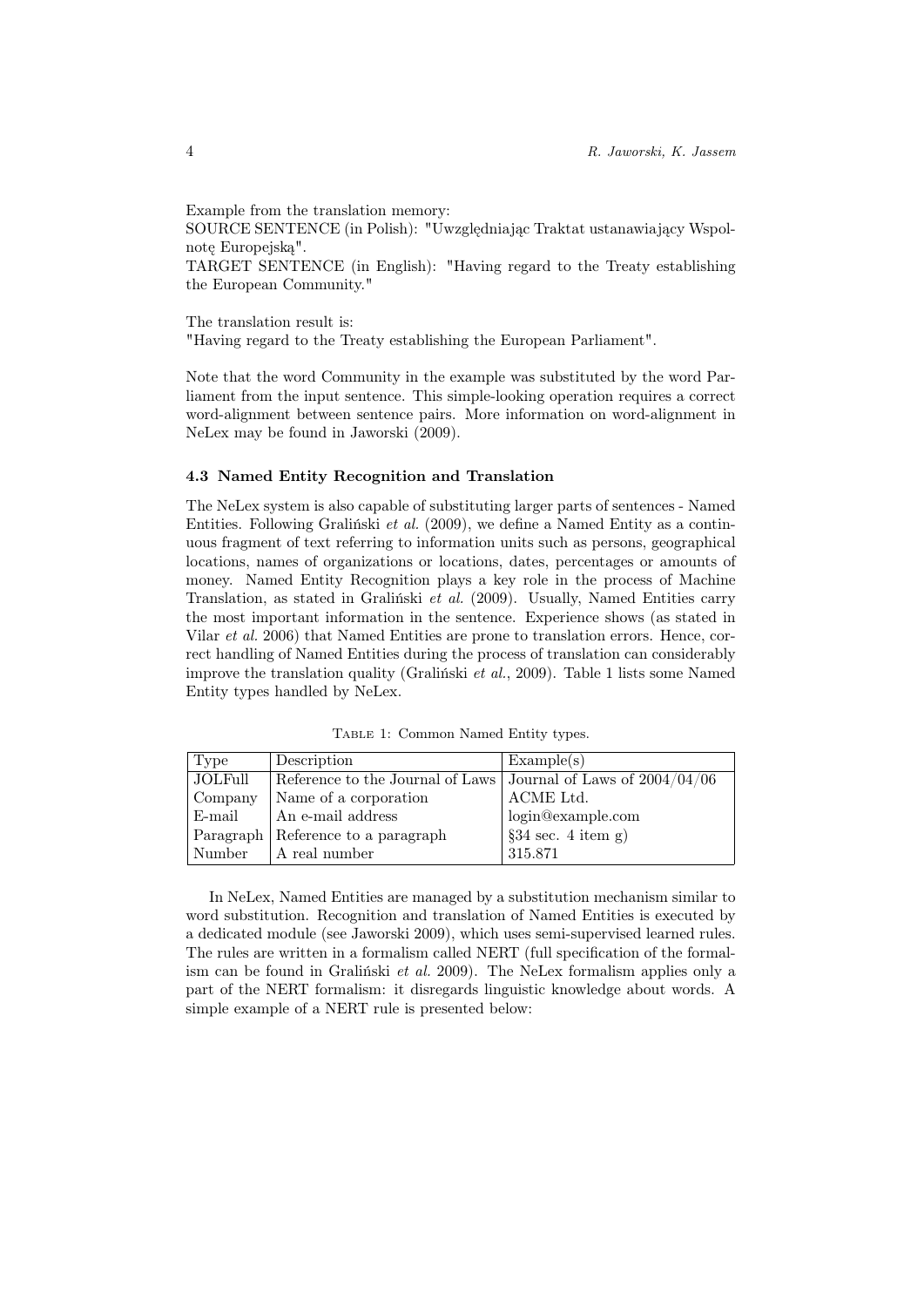Direction: Polish to English Match:  $\langle A-Z] \wedge v \mapsto Sp \langle . z \circ \rangle . o \rangle$ . Action: replace(\1 Ltd.)

The above rule applies to translation from Polish to English. It serves to substitute a Polish name of a company with its appropriate English equivalent.

#### 4.4 Specialization in Legal Texts

The NeLex's key feature is specialization in a dedicated domain of texts (the idea is described in general in Gough and Way 2003), i.e. in legal texts. NeLex deals with the characteristic features of texts in this domain, such as: legal vocabulary and the presence of legal references, such as 'article 23 No. 78, item 483'.

Much of the most common legal vocabulary is contained in NeLex's dictionaries and used during word substitution. Legal references, on the other hand, are treated as a type of Named Entities. Moreover, legal texts are likely to be translated correctly with the use of translation memory, as they contain recurring sentences and phrases, such as: 'with subsequent amendments', 'with regard to the provisions of...', 'this article has been repealed' and many others.

# 5 The Algorithm for Sentence Clustering

### 5.1 The Need for the Algorithm

In the first step of creating translation memory for the Lex project we collected a large translation memory (see Section 3). However, usability tests have revealed significant disadvantages of this translation memory.

One disadvantage is a low speed of example search. Although the search mechanism has been optimized, it still requires considerable amount of time to find a good example for a given input sentence (especially for long input sentences) because of the translation memory size. This problem limits the usability. Moreover, when the translation system has been tested on real-life examples, it has become clear that the Eur-Lex translation memory, though vast, does not contain examples of sentences commonly used by lawyers. This is because it only contains the Official Journal of the European Union as well as the treaties, legislation, case-law and legislative proposals (Eur-Lex, 1998-2010). It does not, for instance, contain any contracts, which is the main type of documents translated for lawyers.

A closer look into our Translation Memory revealed that not all translations acquired automatically exhibit high quality.

# 5.2 Clustering – the Main Idea

Having discovered these problems, we developed a new method of developing translation memory: in the first step a monolingual corpus is selected, containing the types of texts most likely to be translated with the aid of the system. Such a monolingual corpus is obviously easier to obtain than an equivalent bilingual corpus. In the LEX project, we compiled a corpus containing various contract and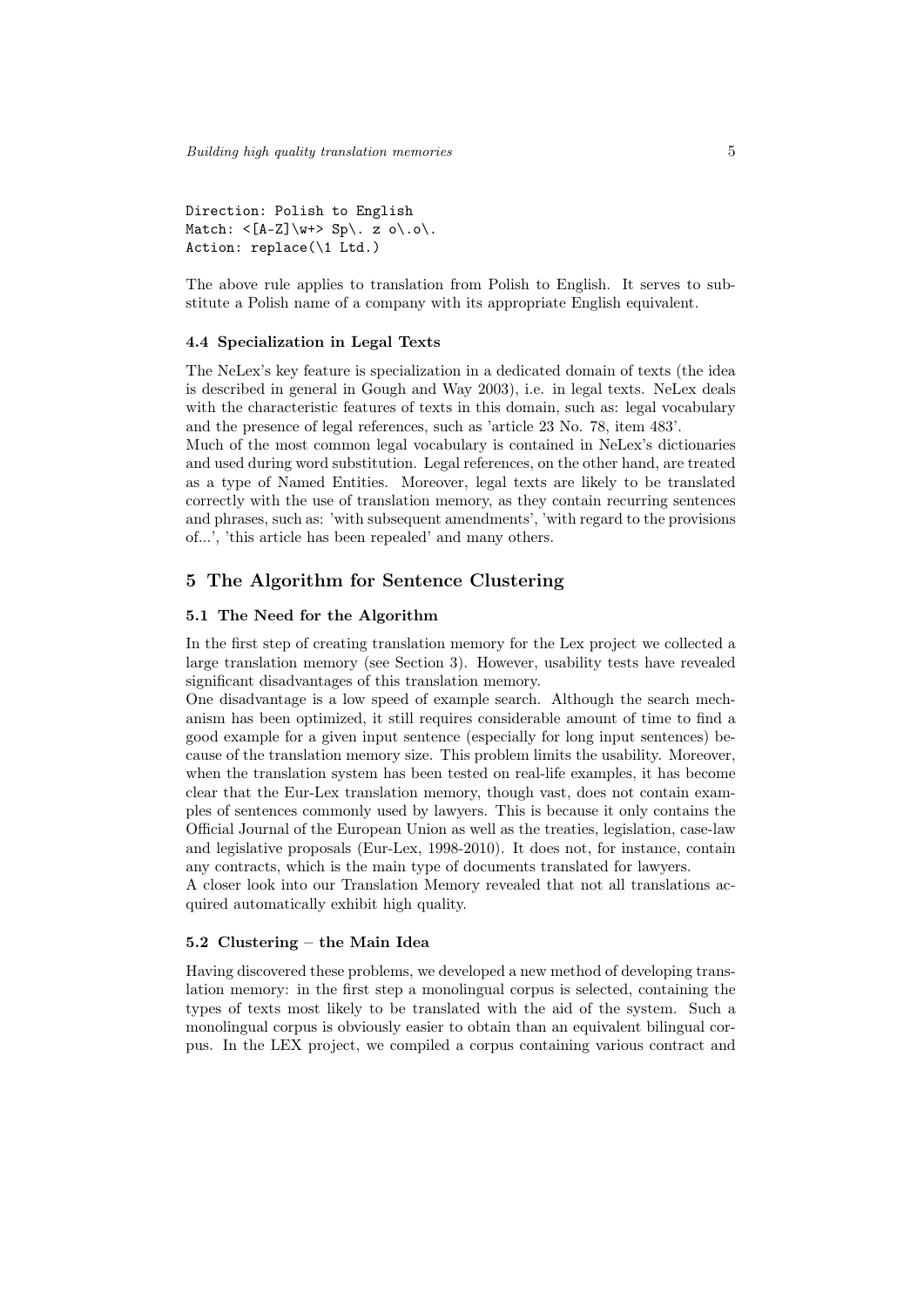pleading templates, as well as court decisions from the Polish legal text database commonly used by lawyers (LEX Prestige system).

The idea of clustering is based on the observation that many sentences in the corpus exhibit certain similarities. Thus, a valuable translation memory can be obtained by producing the translations of the most frequent sentences in the corpus. Indeed, translating all the sentences from the corpus would be time-consuming and labour-intensive, yet for a relatively small list of most typical sentences it is possible to translate them manually.

In the LEX project, a list of approximately 500 most typical Polish sentences used in contracts were extracted by means of the clustering algorithm. The sentences were then translated into English by professional translators.

#### 5.3 The Clustering Algorithm

Clustering algorithms work on sets of objects. They use a measure of distance between these objects in order to divide sets into smaller chunks containing objects which are "close" to each other (in terms of the distance measure). In our case, the set of objects is the monolingual corpus, the objects are sentences. In order to determine the distance between sentences we use two distance measures: "cheap" and "expensive" (the idea of using two distance measures is inspired by McCallum et al. 2000). The "cheap" and "expensive" terms refer to complexity of calculations.

#### Cheap sentence distance measure

The cheap sentence distance measure is expected to work fast. It is based only on the lengths of sentences. The formula for computing the value of the measure is the following:

$$
d_c(S_1, S_2) = 2^{-\frac{|C_{S1} - C_{S2}|}{10}}
$$

Where:  $C_{S1}$  – the length of the sentence  $S_1$  (in characters)  $C_{S2}$  – length of the sentence  $S_2$  (in characters)

#### Expensive sentence distance measure

The expensive sentence distance measure is expected to give more accurate assessment of sentence similarity. The first step of computing the distance between sentences  $S_1$  and  $S_2$  in this measure is to recognize Named Entities of the two sentences (using the mechanism described in Section 4.3). Then, so called "penalties" are imposed for discrepancies between the sentences. The penalty values are presented in Table 2. The penalty values have been based on human translators' intuition, e.g. if one sentence contains a Named Entity and the other does not, then the sentences are not likely to be similar. (The values for penalties are bound to be calculated by self-learning techniques in future experiments).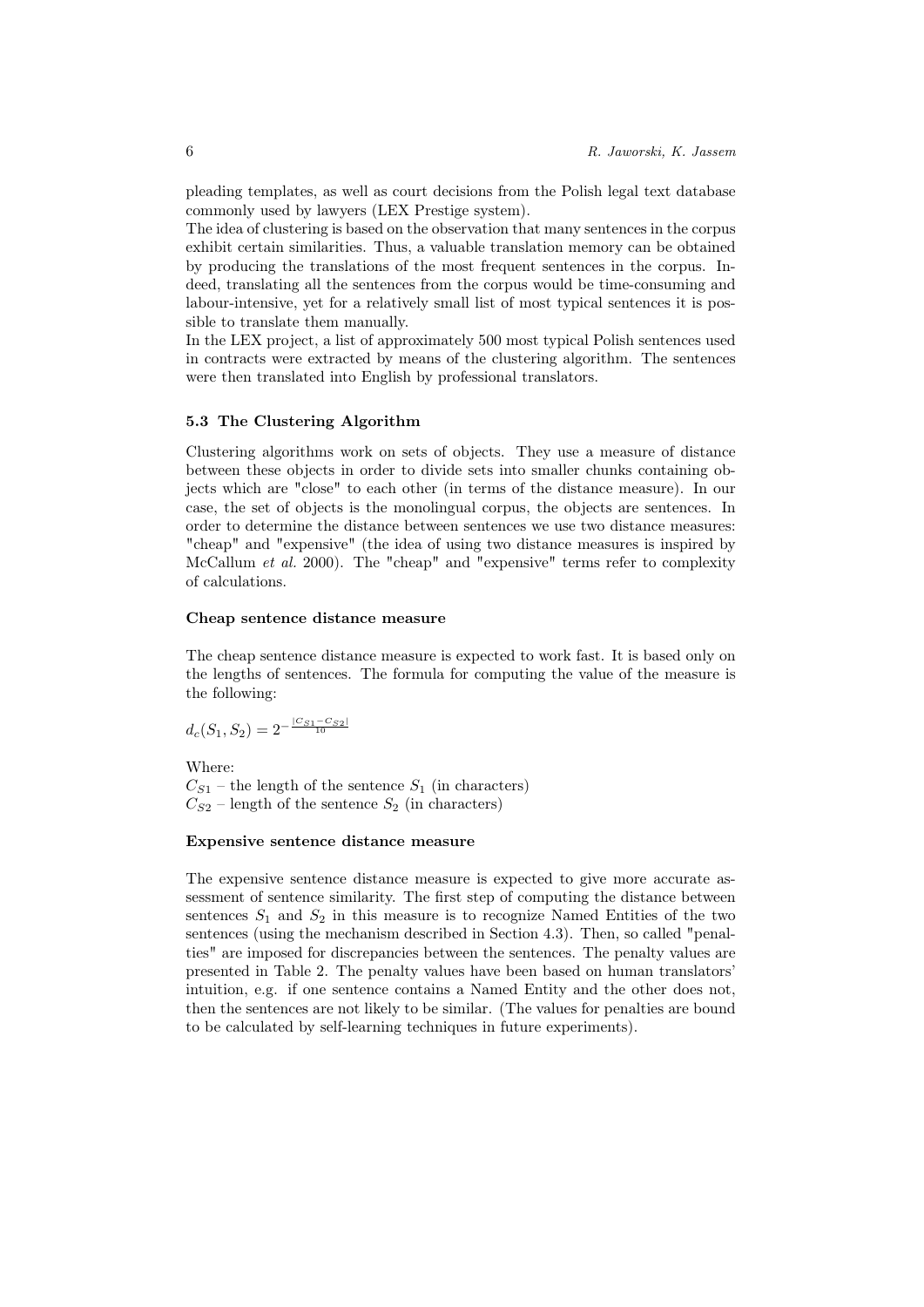Table 2: Penalty values for discrepancies.

| Discrepancy                                          | Penalty value |
|------------------------------------------------------|---------------|
| Lexical correspondence (not identity) of words       | 0.5           |
| Type correspondence (not identity) of Named Entities | 0.5           |
| Word from $S_1$ missing in $S_2$                     | 1.0           |
| Word from $S_2$ missing in $S_1$                     | 1.0           |
| Named Entity from $S_1$ missing in $S_2$             | 1.5           |
| Named Entity from $S_2$ missing in $S_1$             | 1.5           |
| Inversion of words or Named Entities                 | 0.5           |
| Missing punctuation mark                             | 0.25          |

Let us define:

 $p$  – the sum of penalties imposed on sentences  $S_1$  and  $S_2$  $L_{S1}$  – the number of words and Named Entities in  $S_1$  $L_{S2}$  – the number of words and Named Entities in  $S_2$ 

$$
d_e(S_1, S_2) = 1 - \frac{2p}{L_{S1} + L_{S2}}
$$

The clustering procedure

The detailed clustering algorithm is:

```
IN: Set (S) of strings (representing sentences)
OUT: List (C) of clusters (representing clusters of sentences)
1. Divide set S into clusters using the QT algorithm with the "cheap"
    sentence distance measure (the measure is based only on sentence length).
2. Sort the clusters in the descending order by number of elements
   resulting in the sorted list of clusters, C.
3. For each cluster cL in list C:
(a) Apply the QT algorithm with the "expensive" distance measure
    (based on sentences contents) to cL, resulting in subclusters.
(b) Sort the subclusters in cL in descending order by number of elements.
(c) Copy the sentences from the cL into C
```
The QT algorithm is described in Heyer et al. (1999). The final step is performed by humans. They manually select the most valuable sentence from each clusters. The task is facilitated by a frequency prompt (the most frequent sentences always appear at the beginning of the cluster).

# 6 Evaluation

The translation memory prepared with the help of the clustering algorithm is expected to improve the quality of suggestions for translations produced by the CAT system, reducing the amount of human work needed to translate a document. This expectation has been verified by the following experiment:

A test set consisting of sentences from 3 contracts was selected. The contracts were selected from a Polish monolingual corpus of legal texts developed in the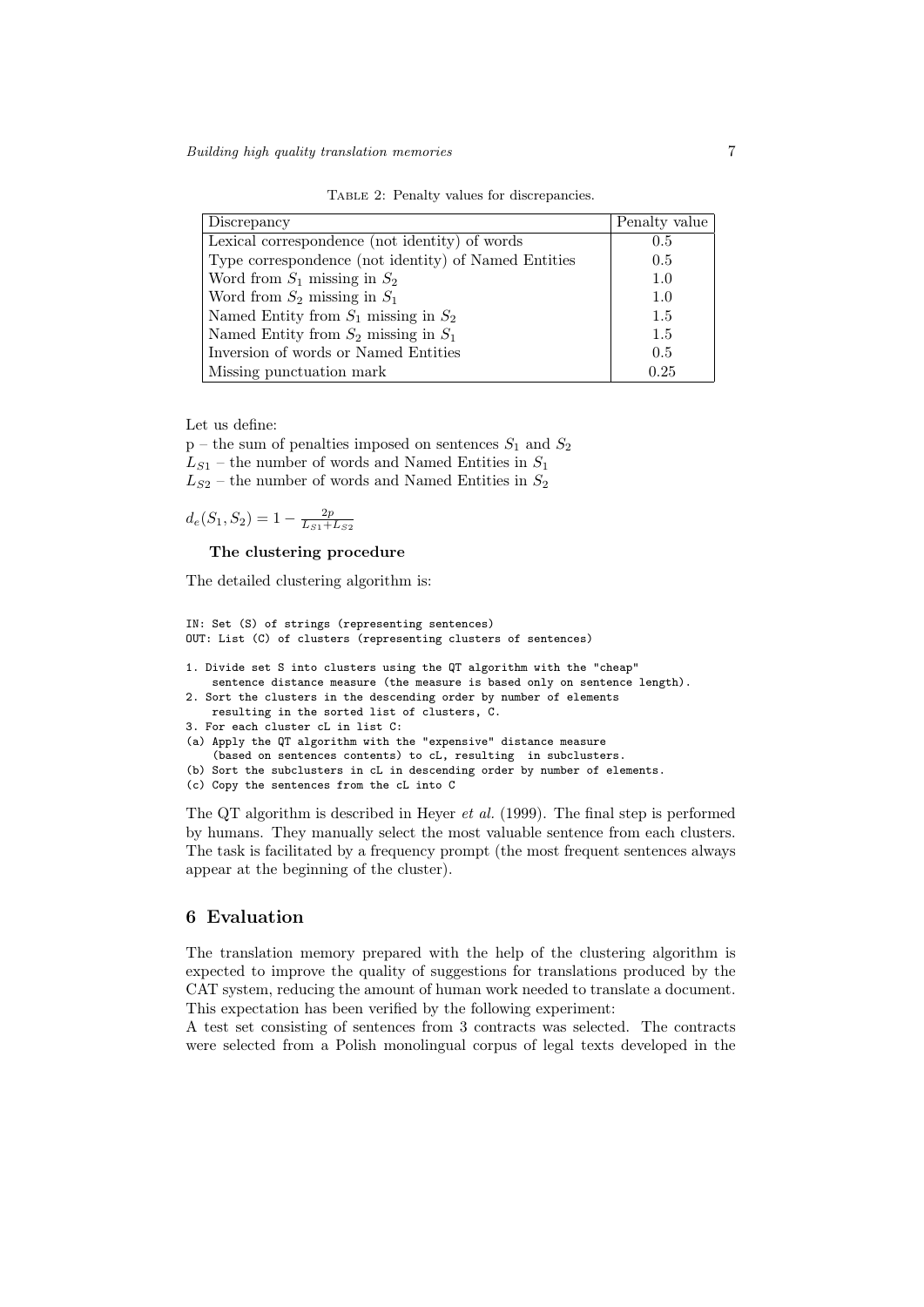LEX project. The total number of sentences in the contracts was 379 and they constituted the test set  $T_c$ .

Sentences from  $T_c$  were then translated using the CAT system described in Section 4. The EBMT mechanism used in this system was capable of translating a part of sentences from  $T_c$ , for which similar sentences were found in the translation memory. Human translators were asked to deliver the final translation for these sentences, having the EBMT translations as prompts.

The idea was to compare the amount of work carried out by translators with and without the specialized translation memory, acquired via the clustering algorithm. Two of the translators took part in Version A of the experiment, while the other two – in Version B. All the translators were working independently.

#### 6.1 Version A of the experiment

In this version, the CAT system used to produce suggestions was trained by the translation memory M that consisted of:

- Bulletin about European Union Legislation
- Polish Penal Code
- Code of Criminal Procedure
- Bilingual corpus developed in the LEX project (not containing the contracts to be translated)
- Act on Copyright
- Act on Education

The total number of translation units in M was: 20301.

Out of the 379 sentences of  $T_c$ , the total of 35 sentences were translated with the help of translation memory M (they constituted the test set T1). Therefore, the recall parameter (the percentage of translated sentences) was 9.2%.

#### 6.2 Version B of the experiment

In Version B of the experiment, the CAT system was trained with the translation memory  $M_{500}$ , which consisted of:

- The translation memory M
- 464 translated units selected with the use of the clustering procedure

The total number of translation units in  $M_{500}$  was: 20765.

In this case, out of 379 sentences of  $T_c$ , 118 sentences were translated by the CAT system. It gave a considerably higher recall of 31.1%.

#### 6.3 Measuring translators' amount of work

After the translation had been performed by humans, the amount of work carried out by them was assessed. This was accomplished with the use of two measures. The first computes amount of work needed to translate a sentence when a suggestion is given. The second is used to assess the effort needed to translate a sentence from scratch, when no suggestion is available.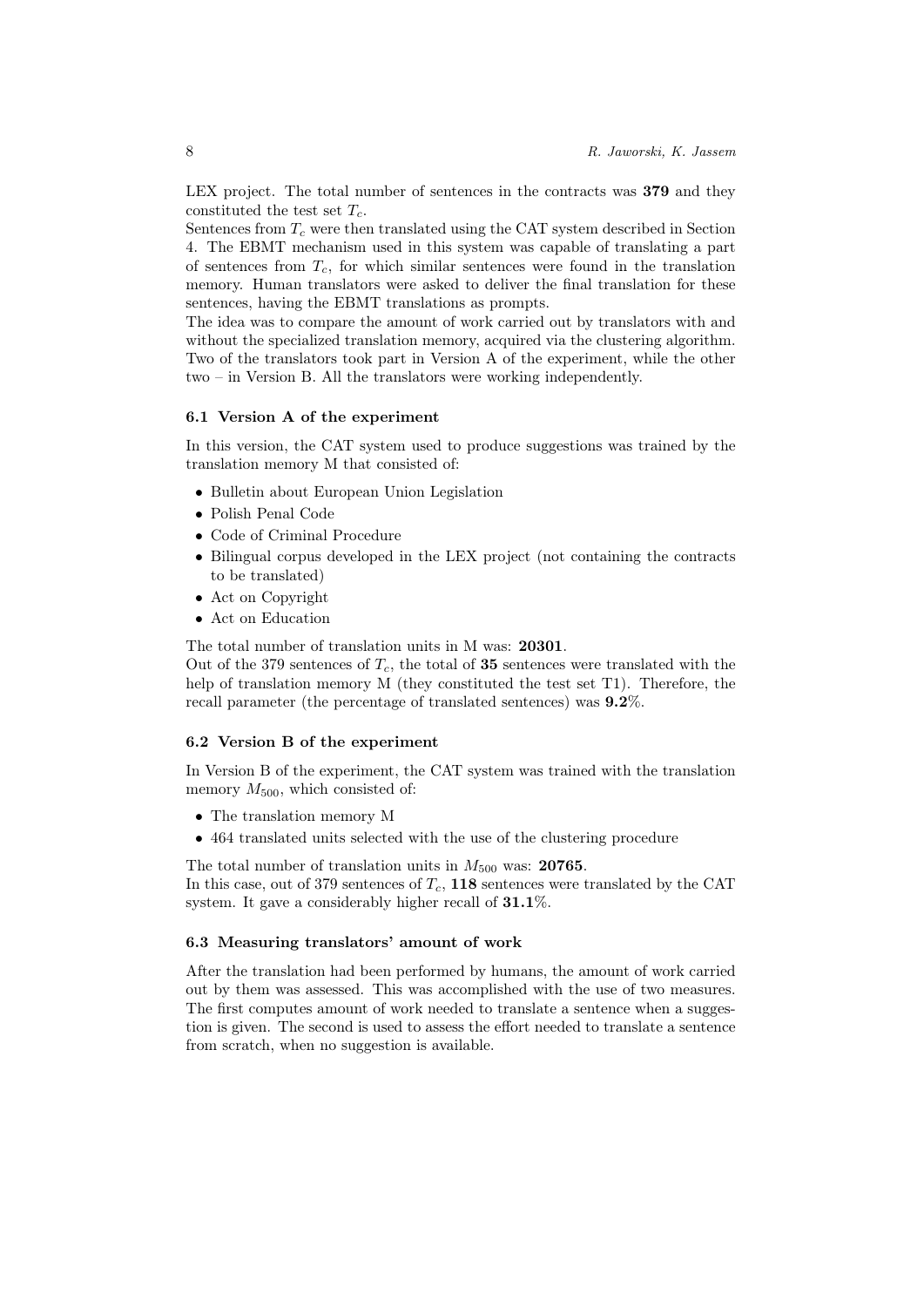#### Effort measure – with suggestion

The measure of effort needed to translate a sentence with a given suggestion is computed by comparing the suggestion to the final human translation. Generally speaking, the more edit operations are needed to be performed on the suggestion in order to produce the final translation, the higher effort measure. An edit operation is one of the following:

- Deleting a word from the suggestion
- Inserting a word into the suggestion
- Replacing a word in the suggestion

This way of computing the distance between sentences is based on Word Error Rate (WER, described in Hunt 1990), operating on the Levenshtein distance (described in Levenshtein 1965).

For the sake of this experiment, the Lemmatized Word Error Rate measure has been developed. In this measure, before applying the WER, both sentences that are to be compared undergo the following operations:

- 1. Lemmatize each word of the sentence
- 2. Remove words shorter than 3 characters from the sentence
- 3. Remove repetitions of words in a sentence

By lemmatizing the words we assure that the measure does not treat changing the form of a word as significant effort. The same applies to operations on short words. Moreover, the measure does not count the single effort to translate a word more than once. Consider the following example (an actual example from the experiment):

Suggestion: "the object of the partnership's activity" Translation: "The objects of the Company shall be"

After step 1: Suggestion: "the object of the partnership activity" Translation: "the object of the company shall be"

After step 2: Suggestion: "the object the partnership activity" Translation: "the object the company shall"

After step 3: Suggestion: "the object partnership activity" Translation: "the object company shall"

The computed Lemmatized Word Error Rate value (the effort to produce translation) in this case equals 2 (because of two substitutions).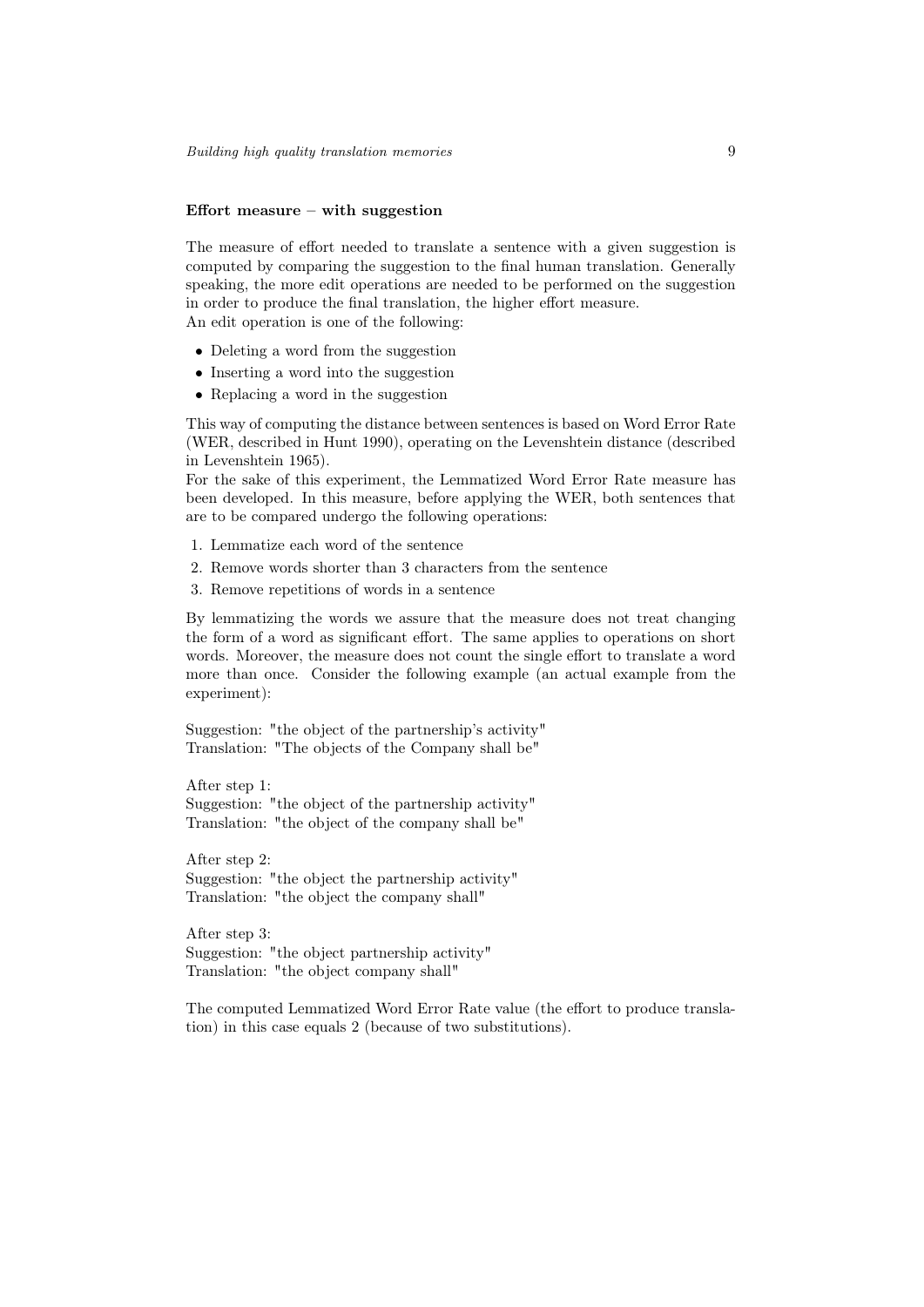#### Effort measure – without suggestion

When the suggestion for translation is not available, a different effort measure is applied. The measure is roughly based on the number of unique words in the source sentence (if the word repeats, the translator only needs to look up its translation once). However, the source sentence undergoes modifications similar to those in the Lemmatized Word Error Rate computation procedure. The operations are:

- 1. Remove words shorter than 3 characters from the sentence
- 2. Remove repetitions of words

Lemmatizing is not necessary in this case, as we are only interested in the number of words (lemmatized or not) remaining in the sentence after executing steps 1 and 2.

Consider this example: Source: "The date of the confirmation of payment by a post office shall be deemed the date of payment"

After step 1 (removed short words "of", "by", "a", "be" and the second "of"): Source: "The date the confirmation payment post office shall deemed the date payment"

After step 2 (removed repetitions "the" and "payment"): Source: "The date confirmation payment post office shall deemed date"

In this case, the computed effort value is 9.

### 6.4 Results and conclusions

Table 3 presents the results of the experiment. Here are explanations of the table entries:

- Sentences translated the number of sentences from  $T_c$  that have been translated with the EBMT algorithm and post-edited by human translators
- Effort for translated sentences the computed effort value for translated sentences
- Total effort the computed effort value for both translated sentences and those left untranslated (not found in the translation memory)

In Table 4, the translation memory statistics are presented.

The experiment results, along with comments from the translators, indicate a considerable improvement of quality of the suggestions when using memory  $M_{500}$ . The computed average effort per translating one sentence using a suggestion decreased from 6.06 to 2.99. Apart from that, the amount of sentences, for which the translation suggestion was available, was over 3 times higher. Both these factors lead to reducing the total effort needed to translate the sentences from the  $T_c$  test set. The total effort value decreased from 3851 to 3366.5. All these improvements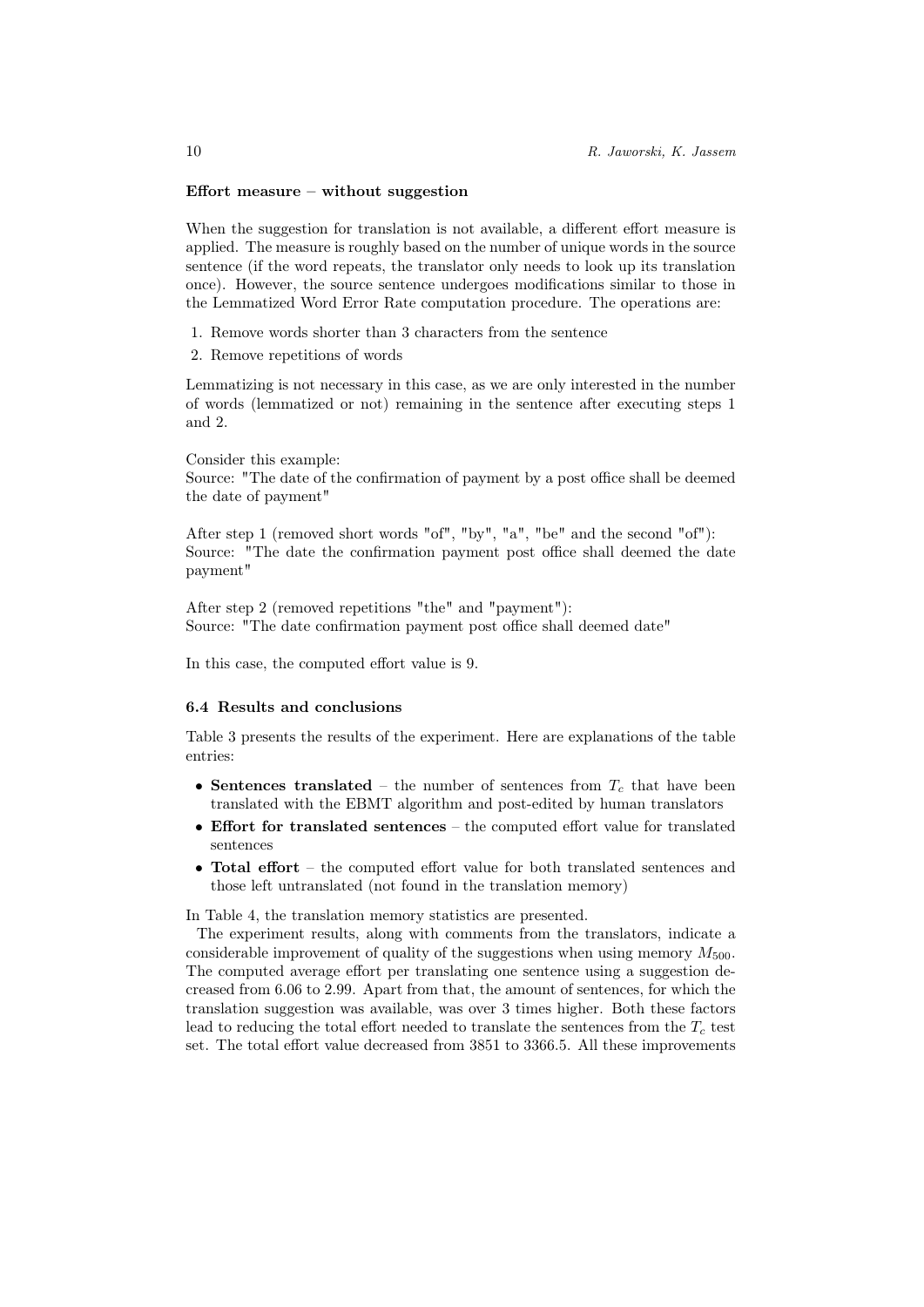|                                 | Version A |                                       | Version B |      |  |
|---------------------------------|-----------|---------------------------------------|-----------|------|--|
|                                 |           | Person 1 Person 2   Person 1 Person 2 |           |      |  |
| Sentences translated            | 35        | 35                                    | 118       | 118  |  |
| Effort for translated sentences | 210       | 214                                   | 362       | 343  |  |
| Average effort per              | 6.0       | 6.11                                  | 3.07      | 2.91 |  |
| translated sentence             |           |                                       |           |      |  |
| (average of Person 1 and 2)     |           | 6.06                                  |           | 2.99 |  |
| Total effort                    | 3849      | 3853                                  | 3376      | 3357 |  |
| (average of Person 1 and 2)     | $3851\,$  |                                       | 3366.5    |      |  |

TABLE 3: Experiment results.

Table 4: Translation memory statistics.

|                       | (Version A)            | (Version $B$ )<br>$M_{500}$ |
|-----------------------|------------------------|-----------------------------|
| Total number of units | 20301                  | 20765                       |
|                       |                        |                             |
| Size difference to M  | $0\%$                  | $+2.3\%$                    |
|                       |                        |                             |
| Recall score          | $9.2\%$                | $31.1\%$                    |
|                       | $(35 \text{ of } 379)$ | $(118 \text{ of } 379)$     |

were achieved thanks to augmenting the translation memory capacity for the CAT system by merely 2.3%.